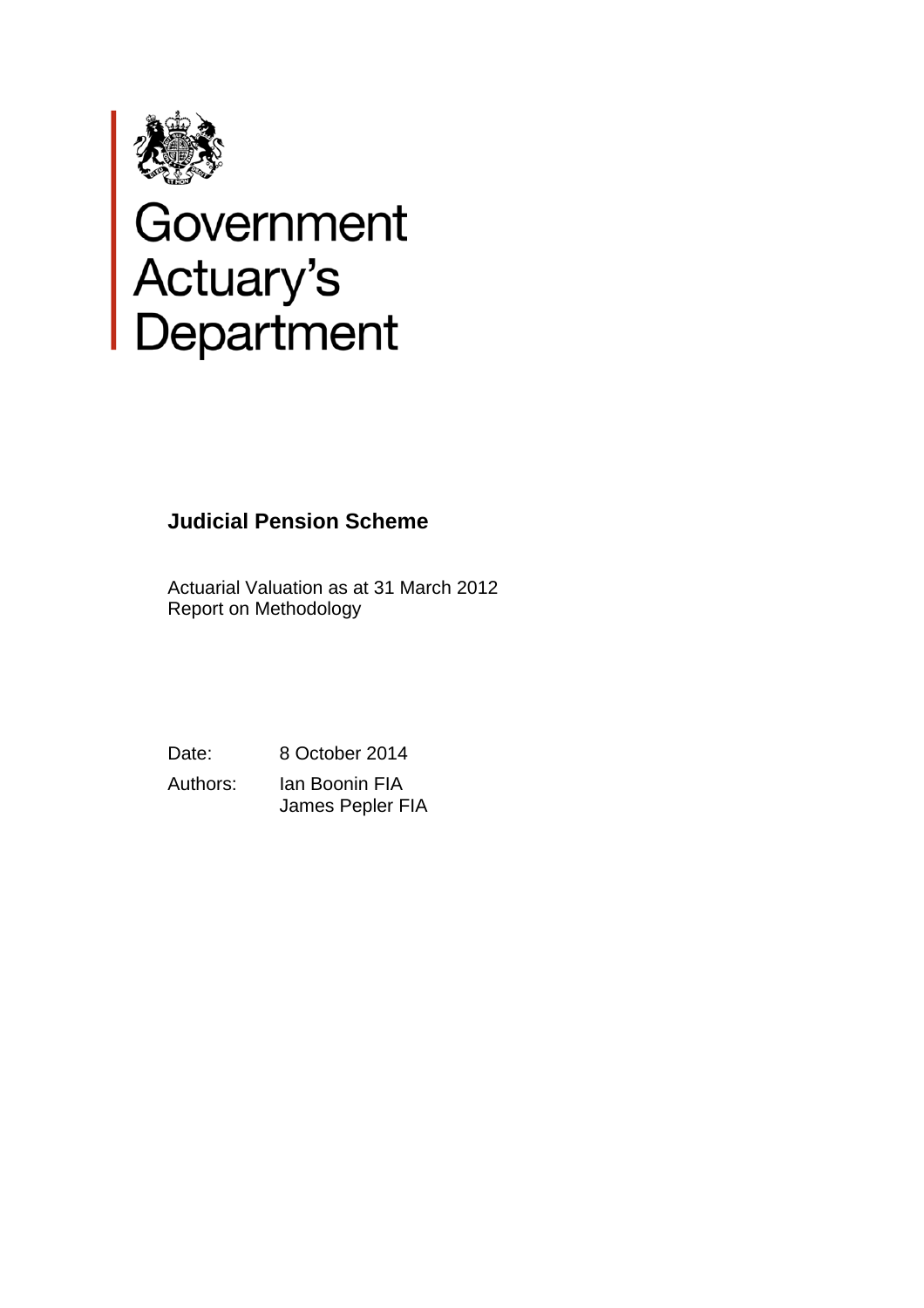

# **Contents**

|                | <b>Introduction</b>                                                         |             |
|----------------|-----------------------------------------------------------------------------|-------------|
| 2 <sup>1</sup> | Active membership projections                                               | $\mathbf 2$ |
| 3              | Allowance for age retirement in the proposed employer cost cap calculations | -9          |
| 4              | Methodology                                                                 | 10          |
|                | Annex - Methodology table                                                   | 11          |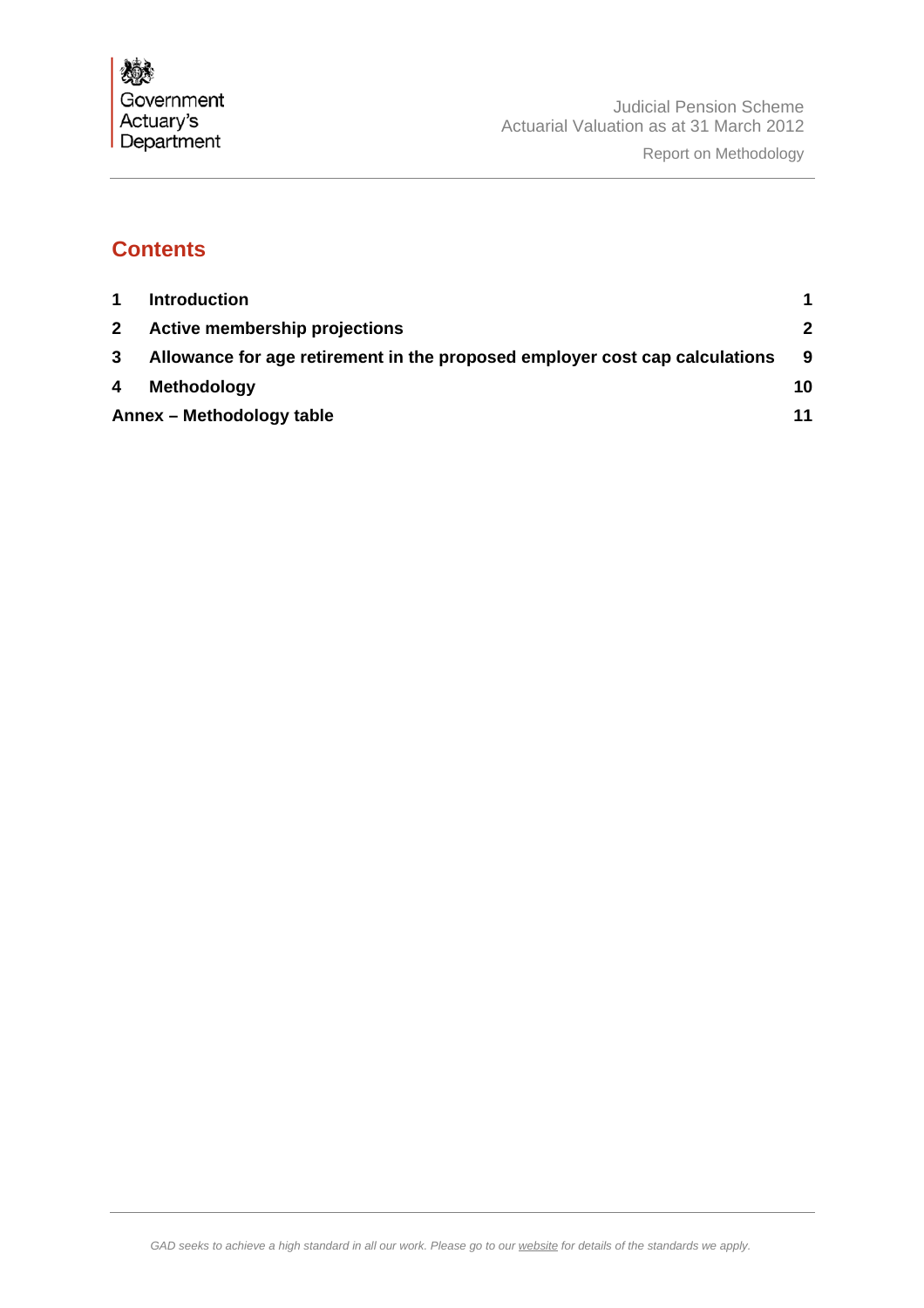

# **1 Introduction**

- 1.1 At the request of the Ministry of Justice, we have carried out an actuarial valuation of the Judicial Pension Scheme as at 31 March 2012 (the *effective date*). The valuation has been undertaken in accordance with HM Treasury directions which specify certain assumptions and require other assumptions to be the Lord Chancellor's best estimates.
- 1.2 The purpose of this report is to summarise the methodologies adopted for certain aspects of the valuation calculations. It also explains why the approaches taken are necessary and the impact of the approaches taken on the valuation result.
- 1.3 The data and assumptions to be used for the valuation are the subject of separate reports.
- 1.4 Throughout this report the totals given for summed data may not be exactly the same as the sum of the components shown due to rounding effects.
- 1.5 HM Treasury Directions, made under the Public Service Pensions Act 2013, provide the legal framework for carrying out the valuation. References to the 'HMT Directions' in this report are in respect of these Directions, specifically 'The Public Service Pensions (Valuations and Employer Cost Cap) Directions 2014 (as amended<sup>1</sup>).
- 1.6 This report is intended solely for the use of the Ministry of Justice. We are content for the Ministry of Justice to release this report to third parties, provided that:
	- > it is released in full

- > the advice is not quoted selectively or partially
- > GAD is identified as the source of the report, and
- > GAD is notified of such release.
- 1.7 Third parties whose interests may differ from those of the Ministry of Justice should be encouraged to seek their own actuarial advice where appropriate. GAD has no liability to any person or third party for any act or omission taken, either in whole or in part, on the basis of this report.
- 1.8 A draft of this report was circulated to the Ministry of Justice in August 2014. It has been signed alongside the formal valuation report. No substantive changes have been made.

<sup>1</sup> Amendments are the Public Service Pensions (Valuations and Employer Cost Cap) (Amendment) Directions 2014 and the Public Service Pensions (Valuations and Employer Cost Cap) (Amendment) (No 2) Directions 2014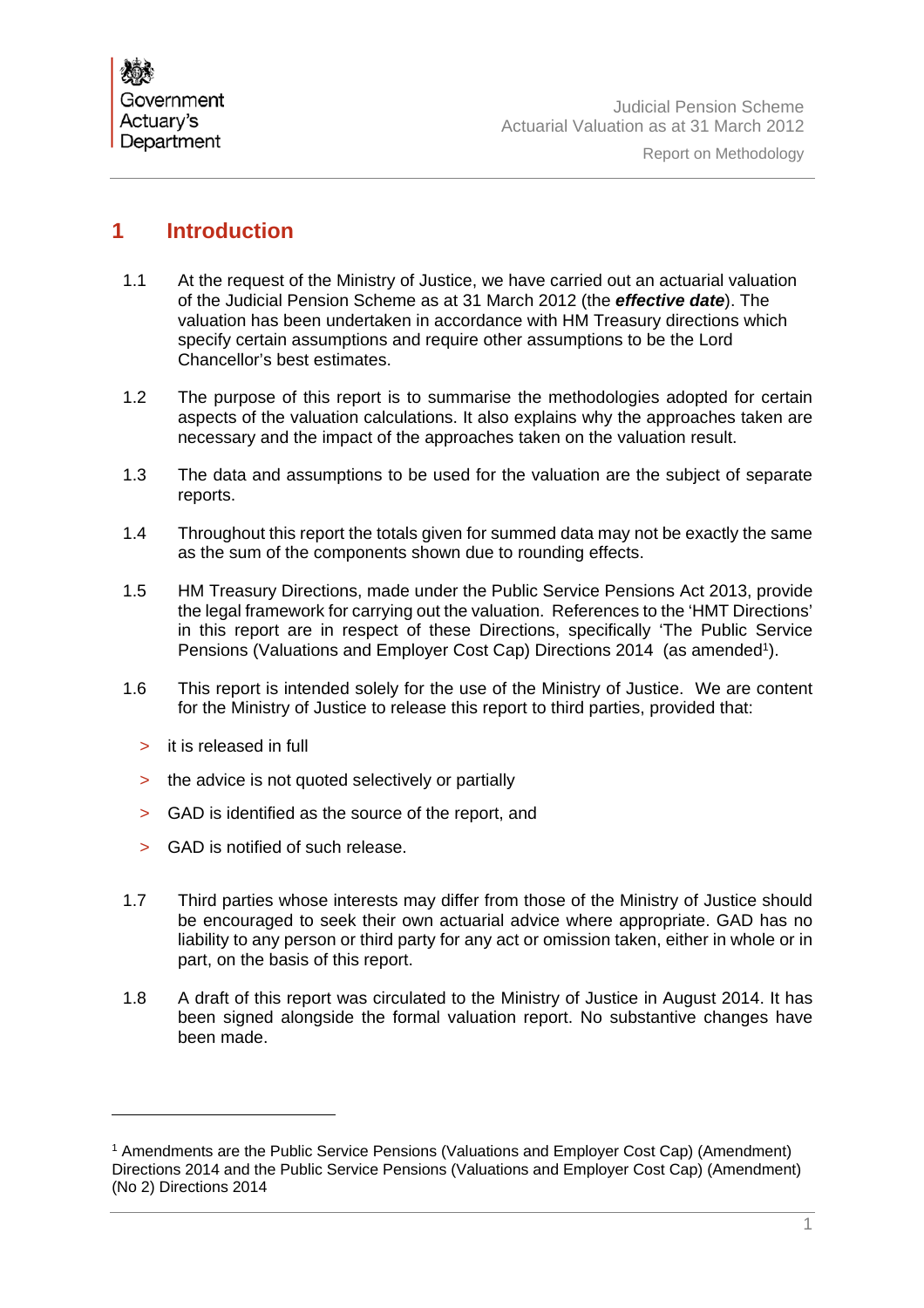

# **2 Active membership projections**

- 2.1 The membership data being used for the valuation is as at the valuation date (i.e. 31 March 2012) and the valuation calculations need to allow for the cost of benefits being accrued over the implementation period (i.e. 1 April 2015 to 31 March 2019).
- 2.2 The expected cost of benefits provided to members remaining in the existing schemes differs from the expected cost of providing those members with benefits in the 2015 scheme. It is therefore necessary to separately project the membership within each scheme and benefit category at the valuation date to the start and end of the implementation period to enable the valuation results to be calculated.
- 2.3 In projecting the membership to these future dates a number of different overriding assumptions might be made. For example it could be assumed that:
	- > The membership profile will be stable; leavers expected at all ages with replacement from continued recruitment;
	- > The membership will decline; leavers expected at all ages with limited replacement from recruitment; or
	- > The membership will increase or otherwise change; leavers expected with replacement at a different rate or with a different profile.
- 2.4 Since the membership profile of the JPS tends to be relatively stable (for example if one Judge retires he or she will generally be replaced by another Judge on a similar salary), the first option above seems most appropriate. We have applied this assumption to mean that over the period from the valuation date to the end of the implementation period the total number and salary of the membership will remain stable.
- 2.5 If an alternative assumption were adopted the contribution rates determined as part of the valuation (both the employer contribution rate and the proposed employer cost cap) would be likely to differ. In general, any assumption which results in an ageing of the workforce will result in higher contribution rates being calculated and vice versa.
- 2.6 In conjunction with the overriding assumption above we also allow for the existing membership to "run off" in accordance with the assumptions (e.g. age retirement and death) recommended for the valuation.
- 2.7 To maintain a stable total number of members and salary, an assumption about the profile of new joiners to the scheme over the projection period is required. For this purpose the new membership profile has been taken to be proportional to the profile of new entrants between 31 March 2009 and 31 March 2012. The proportion used is set to maintain the stable membership as described above, i.e. both the number and salary of new joiners has been set to be equal to the number and salary of existing members who are projected to leave active membership during the projection period.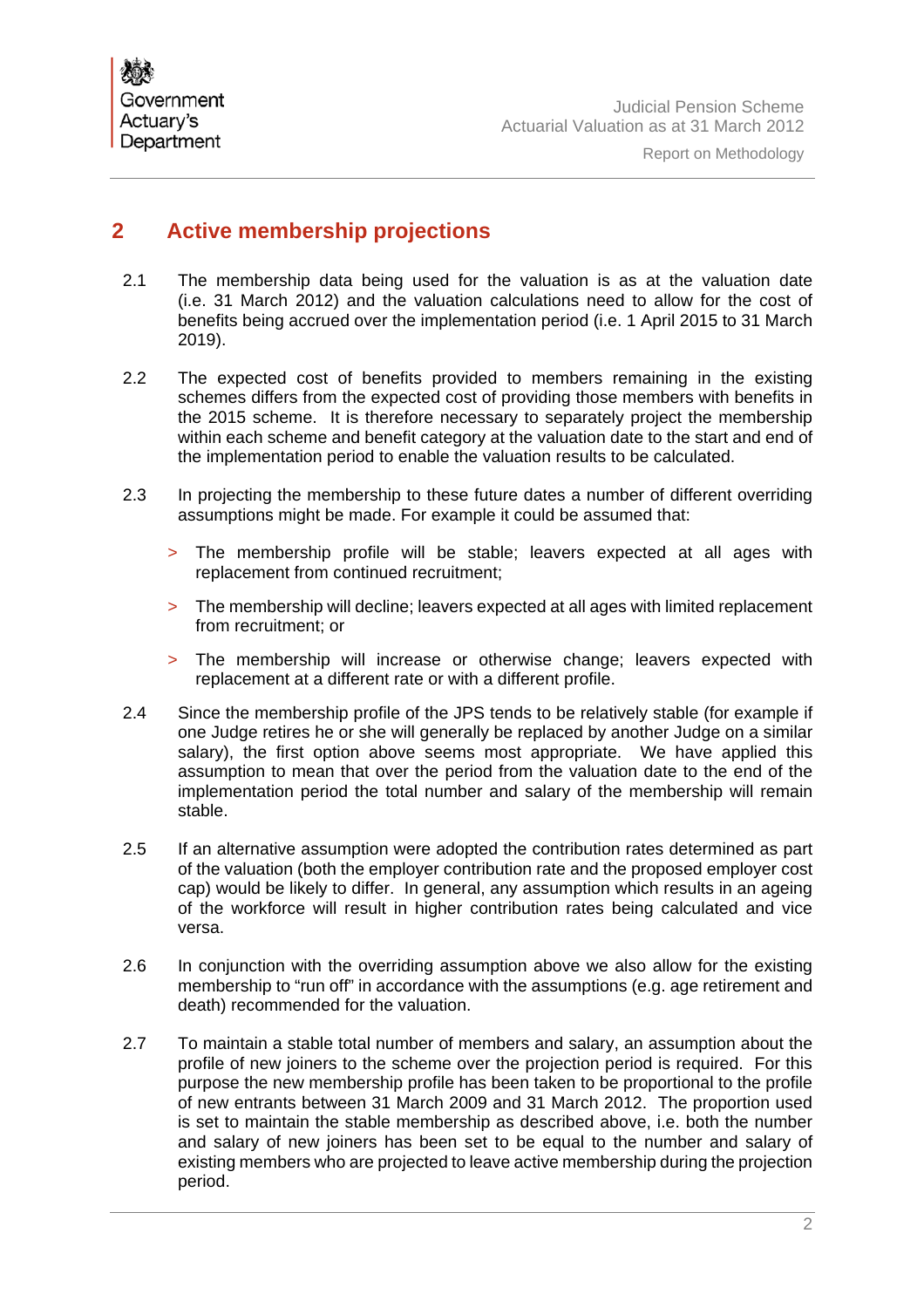

2.8 From 1 April 2015, two new options will be available for some members; Transitional Protection Allowance and a Defined Contribution option to be known as the Partnership Pension Account. Both of these options are alternatives to membership of the New Judicial Pension Scheme 2015. Following discussions with MoJ and HM Treasury, we have made no allowance for members to take up either option in our membership projections and valuation calculations.

#### **Age retirement assumption**

- 2.9 When projecting the membership, we have considered whether a more detailed assumption for age retirement is required.
- 2.10 For the liability calculations for the actuarial valuation as at 31 March 2012 we have used the following assumptions. These are as recommended in our "Advice on assumptions" report.

| <b>Membership Group</b>                                                           | <b>Assumed Retirement Age</b>                                                   |
|-----------------------------------------------------------------------------------|---------------------------------------------------------------------------------|
| 1981 scheme members with full and<br>taper protection                             | Age 70                                                                          |
| 1993 scheme members with full and<br>taper protection                             | Age 67                                                                          |
| 2015 scheme members and<br>unprotected members with service in<br>existing scheme | Average of 70 and State Pension<br>Age (SPA).<br>(Age 67 for those with SPA 65) |

- 2.11 The use of an assumption for retirement at a single age is appropriate for liability calculations as part of a valuation, but has drawbacks when considering a future membership projection as it creates a 'cliff edge' and assumes that any active members over this age retire immediately. A better approach would be to assume a spread of retirements over a range of ages which more accurately reflects what would be expected in practice.
- 2.12 We have therefore used a retirement assumption over a range of ages that is consistent with the single age retirement assumptions above, eg the average age of retirement from the range of assumptions for 1981 scheme members (with full and taper protection) is age 70.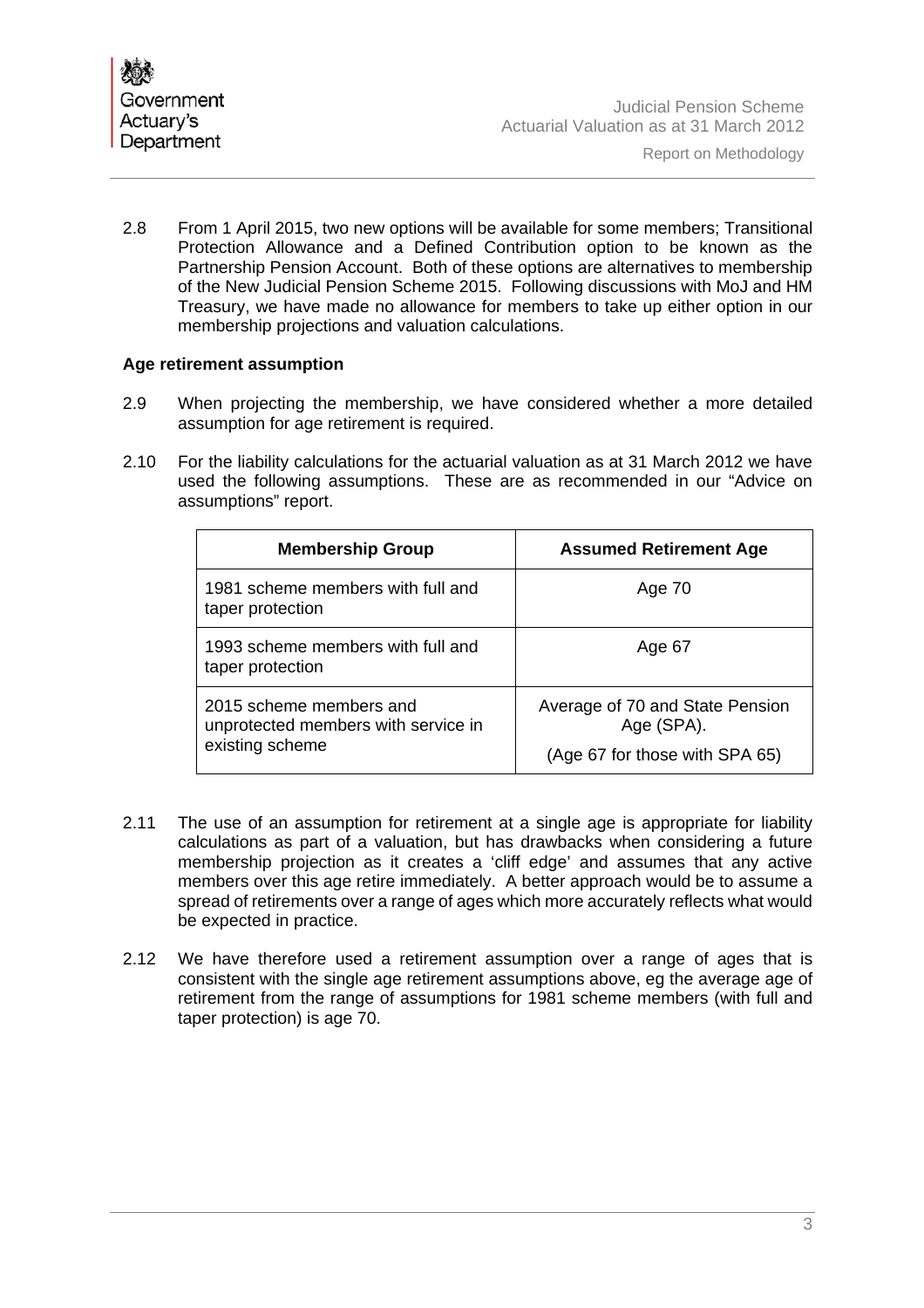| Age | 1981 Scheme with<br>full and taper<br>protection | 1993 Scheme<br>with full and<br>taper protection | 2015 Scheme and<br>unprotected<br>members<br>$(SPA 65)^1$ |
|-----|--------------------------------------------------|--------------------------------------------------|-----------------------------------------------------------|
| 60  | 0.0%                                             | 2.5%                                             | 2.5%                                                      |
| 61  | 0.0%                                             | 2.5%                                             | 2.5%                                                      |
| 62  | 0.0%                                             | 2.5%                                             | 2.5%                                                      |
| 63  | 0.0%                                             | 2.5%                                             | 2.5%                                                      |
| 64  | 0.0%                                             | 2.5%                                             | 2.5%                                                      |
| 65  | 25.0%                                            | 25.0%                                            | 25.0%                                                     |
| 66  | 5.0%                                             | 15.0%                                            | 15.0%                                                     |
| 67  | 5.0%                                             | 15.0%                                            | 15.0%                                                     |
| 68  | 5.0%                                             | 15.0%                                            | 15.0%                                                     |
| 69  | 5.0%                                             | 15.0%                                            | 15.0%                                                     |
| 70  | 15.0%                                            | 100.0%                                           | 100.0%                                                    |
| 71  | 15.0%                                            | 100.0%                                           | 100.0%                                                    |
| 72  | 15.0%                                            | 100.0%                                           | 100.0%                                                    |
| 73  | 15.0%                                            | 100.0%                                           | 100.0%                                                    |
| 74  | 15.0%                                            | 100.0%                                           | 100.0%                                                    |
| 75  | 100.0%                                           | 100.0%                                           | 100.0%                                                    |

## 2.13 These assumptions are set out below (annual probability of retirement at each age).

Note 1: The age retirement assumption for the 2015 scheme and unprotected members is more complex as a different assumption applies depending on their SPA. However, in the projection period being considered (2012 to 2019), it is only those 2015 members that have a SPA of 65 that will be retiring. These members are assumed to retire at age 67, meaning that the same range of assumptions can be used as for 1993 scheme members (with full and taper protection).

- 2.14 The retirement assumptions were set using an analysis of the profile of retirements over the period 2009 to 2012 for each scheme. The actual percentage retiring at each age was calculated and then converted to a smooth set of assumptions using the following objectives:
	- > For a member below retirement age, the assumptions should result in retirement on average at the single age retirement assumption for each scheme (eg age 70 for the 1981 scheme).
	- > Consistency between the schemes where appropriate.
	- > The application of the retirement assumptions to the membership of the schemes as at 31 March 2012 should result in approximately the same number of retirements in a year as experienced on average over the three years to 31 March 2012.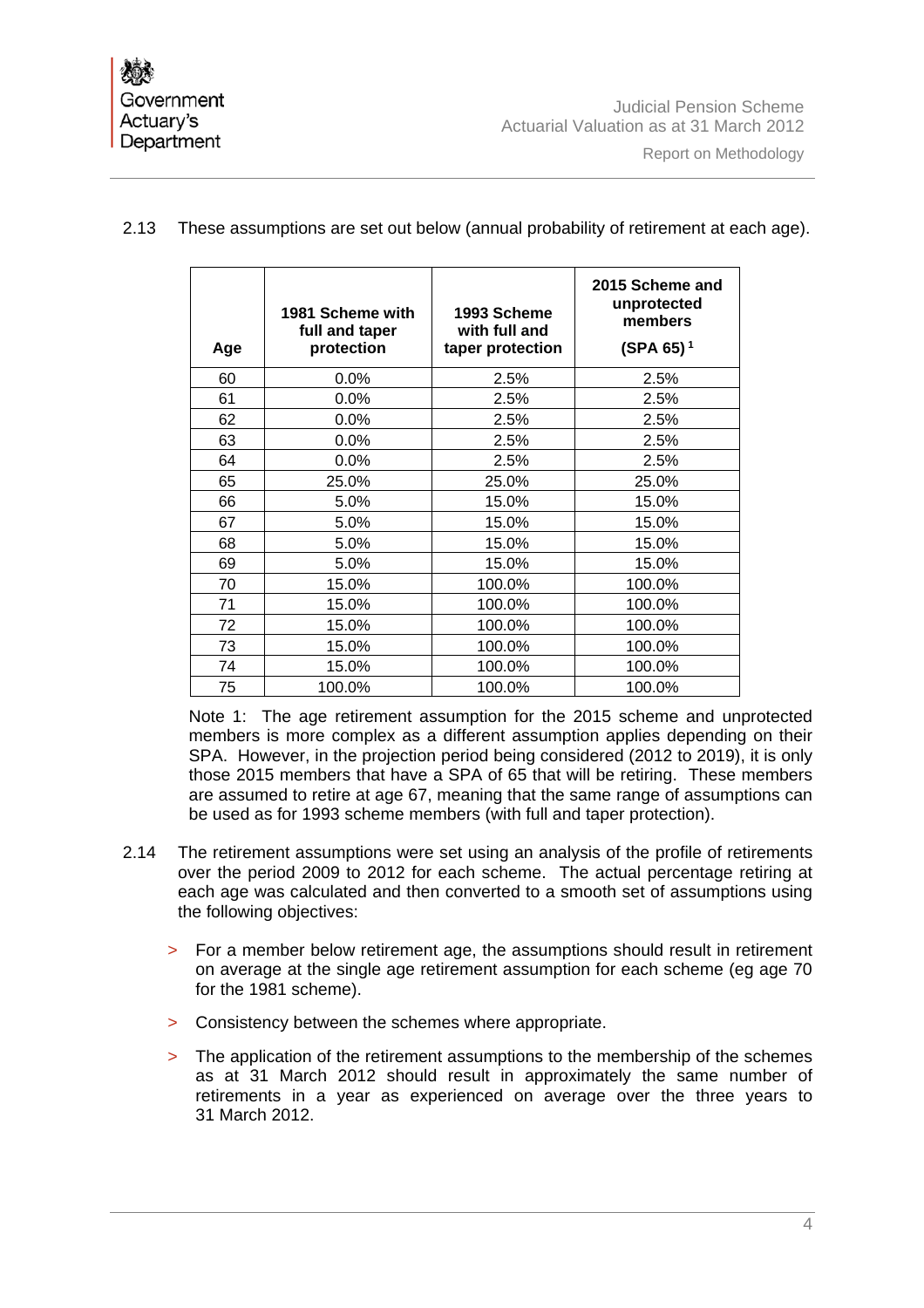> The assumptions should show a smooth pattern to remove any distortions to the actual percentage of retirements at particular ages resulting from a small number of members at a particular age and random fluctuations in the retirements experienced at a particular age over the period considered.

#### **Results of the membership projection**

2.15 The proportions of payroll in each scheme and average ages at the relevant dates are shown below.

|                | 31 March 2012            |                 | 31 March 2015            |                 | 01 April 2015            |                   | 31 March 2019            |                   |
|----------------|--------------------------|-----------------|--------------------------|-----------------|--------------------------|-------------------|--------------------------|-------------------|
|                | Proportion<br>of Payroll | Average<br>Age* | Proportion<br>of Payroll | Average<br>Age* | Proportion<br>of Payroll | Average<br>$Age*$ | Proportion<br>of Payroll | Average<br>$Age*$ |
| 1993<br>Scheme | 90.7%                    | 58.6            | 93.4%                    | 59.2            | 64.1%                    | 62.1              | 35.4%                    | 65.0              |
| 1981<br>Scheme | 9.3%                     | 66.0            | 6.6%                     | 67.7            | 6.6%                     | 67.8              | 3.6%                     | 70.3              |
| 2015<br>Scheme | 0.0%                     | N/A             | 0.0%                     | N/A             | 29.3%                    | 52.8              | 61.0%                    | 55.6              |
| Total          | 100.0%                   | 59.3            | 100.0%                   | 59.7            | 100.0%                   | 59.7              | 100.0%                   | 59.5              |

\* weighted by pay

- 2.16 The above illustrates that 29.3% of the membership at 1 April 2015 will move into the 2015 scheme on that date (ie 93.4% - 64.1%). The other 70.7% will continue in the existing schemes, with some remaining to retirement (if fully protected) and some moving to the 2015 scheme at a later date. By 31 March 2019 only 39.0% of the membership are expected to remain in the existing schemes. The age profile of those remaining in the existing schemes is considerably higher than that of the assumed population of the 2015 scheme as a result of the age criteria applied for protection. The average age of both existing scheme populations can be seen to increase between 2015 and 2019.
- 2.17 The distribution of the membership at the valuation date and at the start and end of the implementation period by head count and salary is shown in the following charts.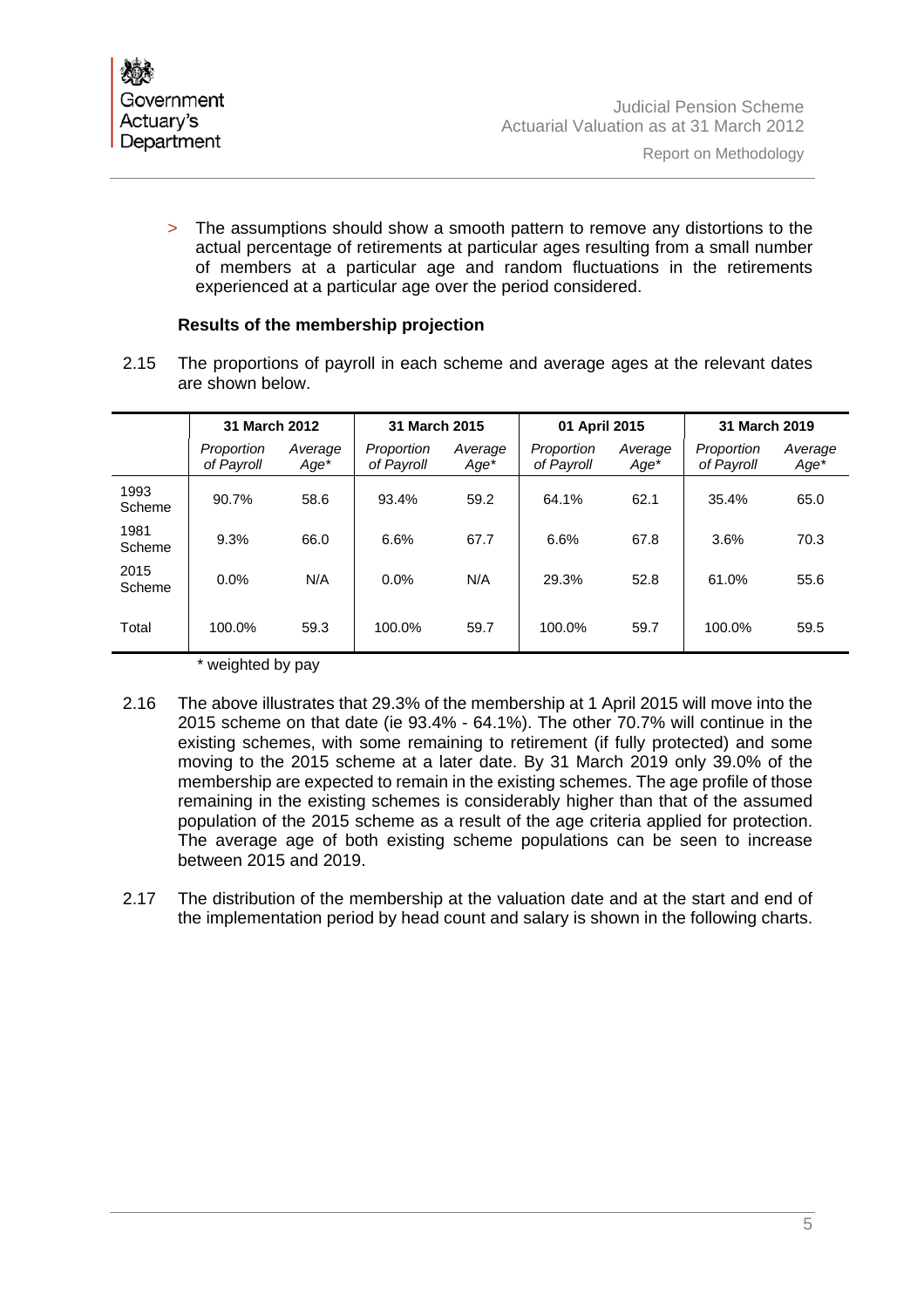燃 Government Actuary's Department

Judicial Pension Scheme Actuarial Valuation as at 31 March 2012



### Chart 1A: 2012 membership profile by headcount Chart 1B: 2012 membership profile by pay

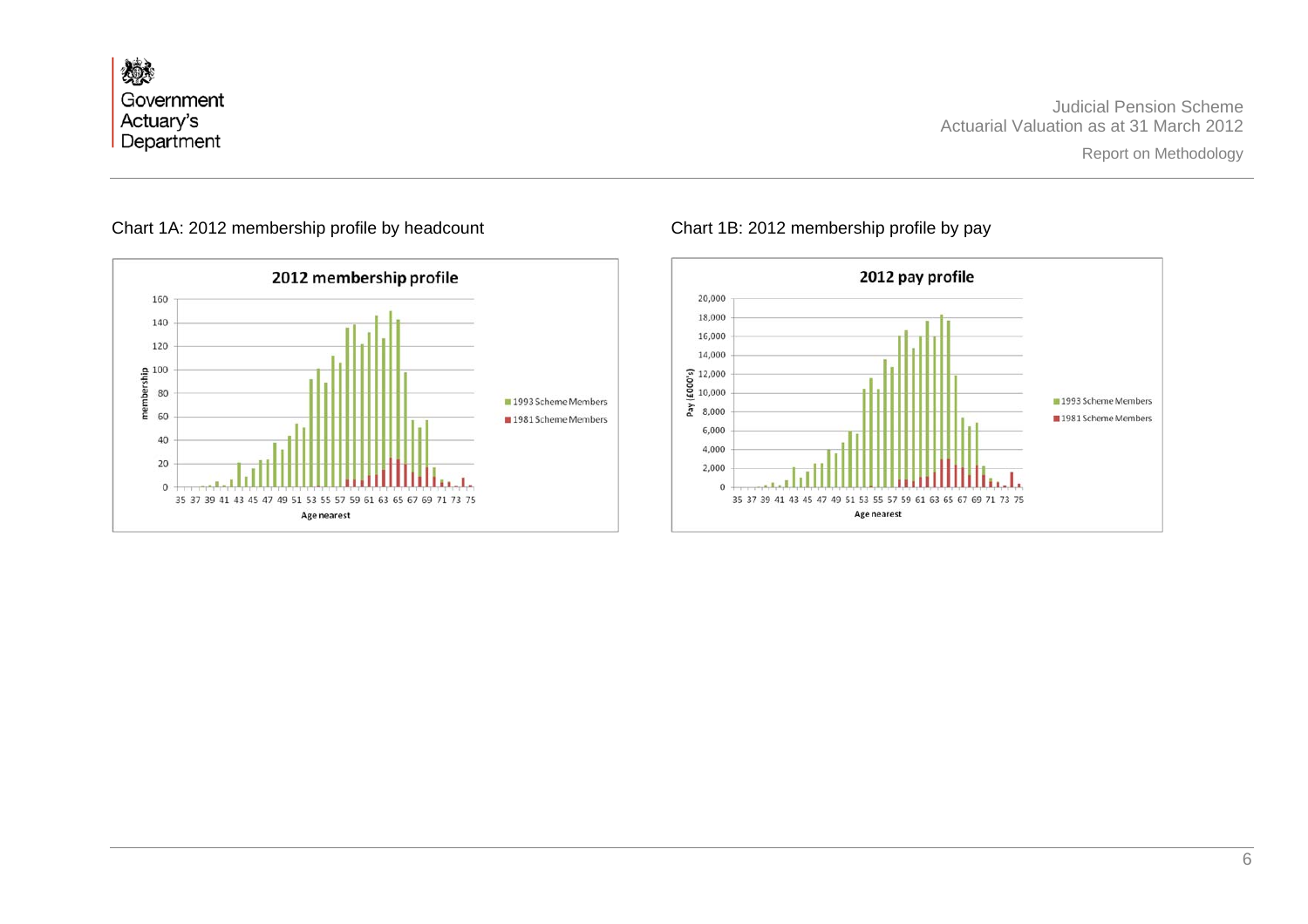燃 Government Actuary's<br>Department

Judicial Pension Scheme Actuarial Valuation as at 31 March 2012



#### Chart 2A: 2015 membership profile by headcount Chart 2B: 2015 membership profile by pay

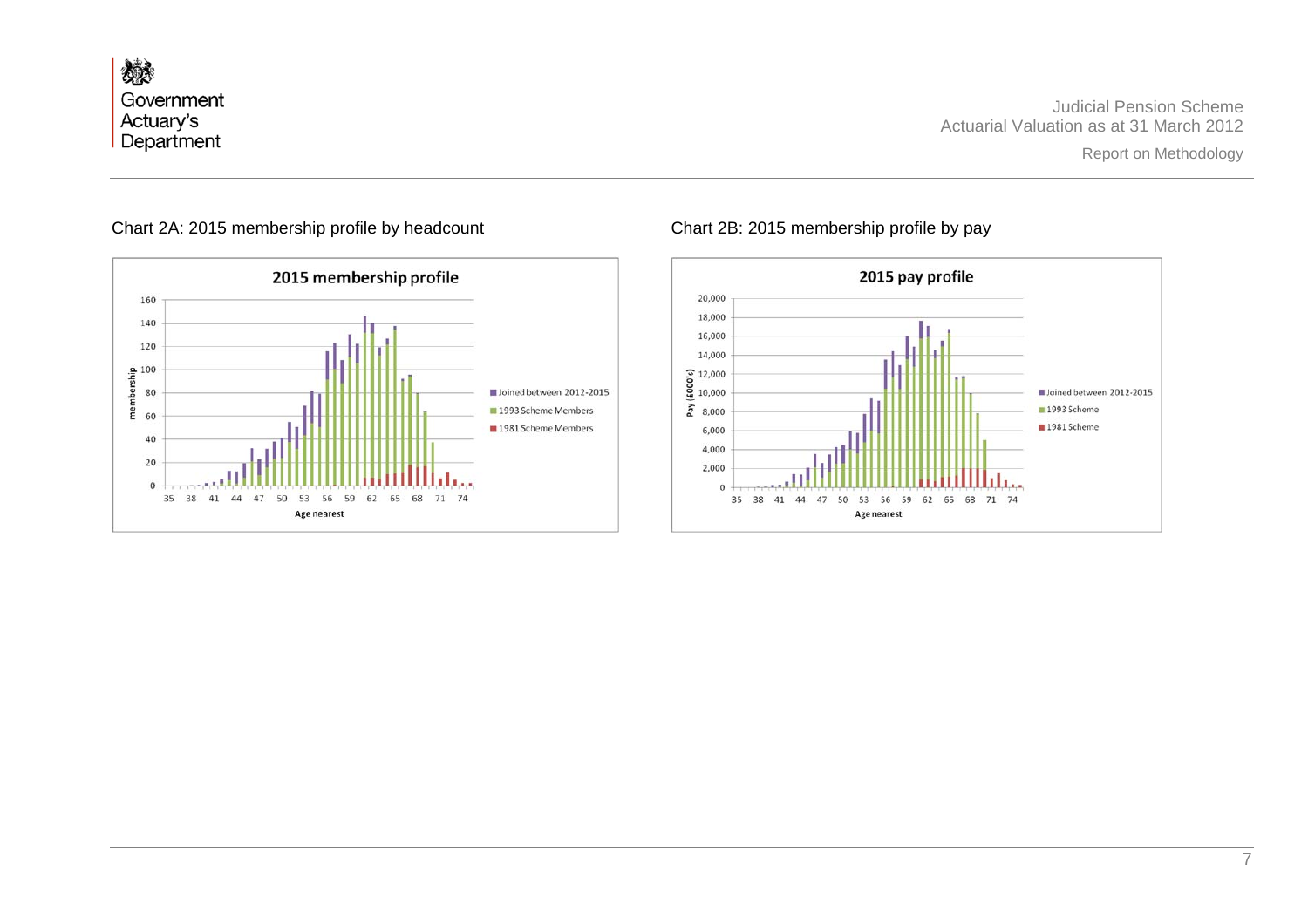燃 Government Actuary's Department

Judicial Pension Scheme Actuarial Valuation as at 31 March 2012



## Chart 3A: 2019 membership profile by headcount Chart 3B: 2019 membership profile by pay

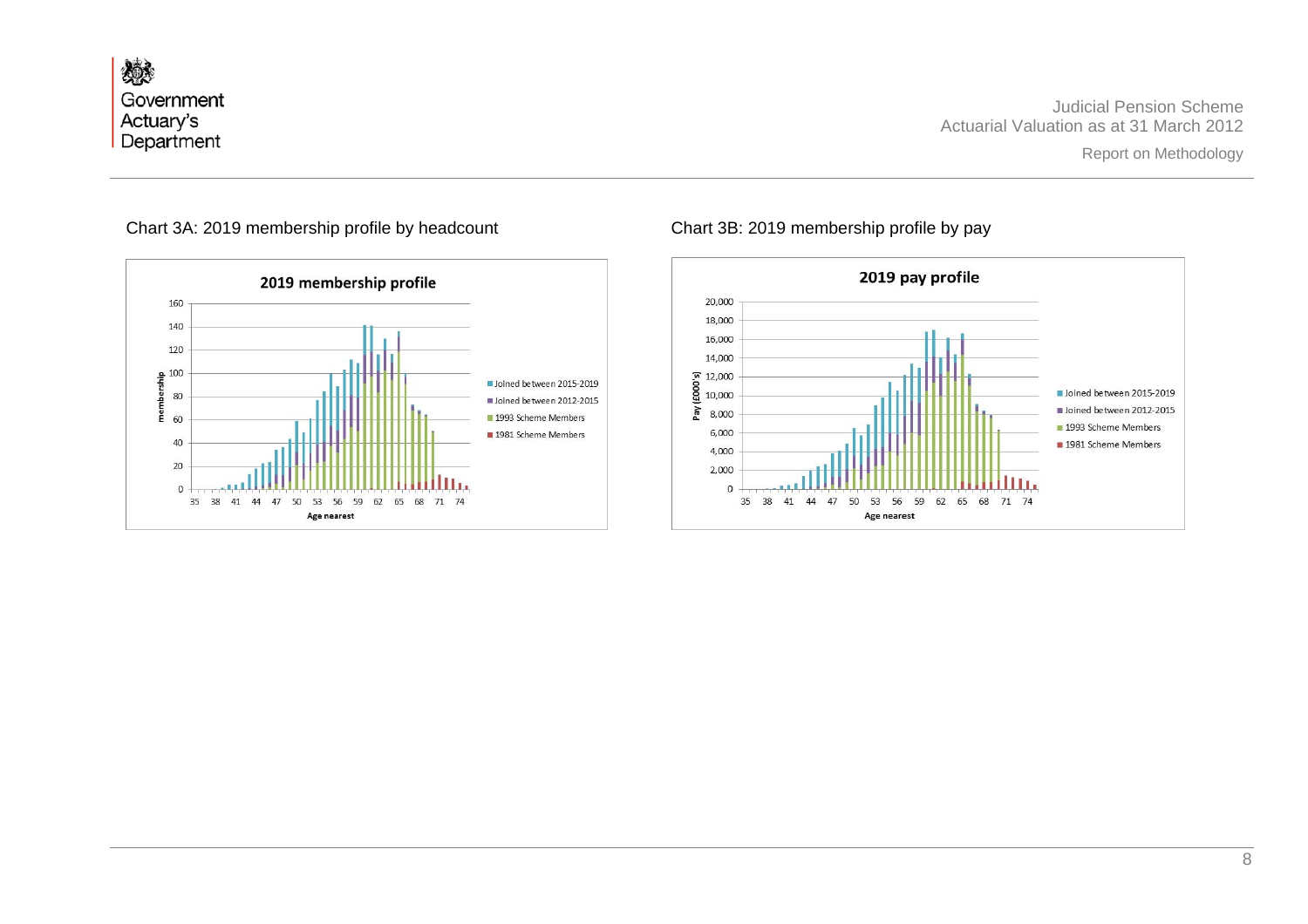

# **3 Allowance for age retirement in the proposed employer cost cap calculations**

3.1 Under the HMT Directions, a different method and set of assumptions should be used when calculating the employer contribution rate than those used to calculate the proposed employer cost cap. For example, under the proposed employer cost cap calculation all scheme members are assumed to accrue benefits in the 2015 scheme (ie assuming that no protection applies). The previous sections describe the methodology for calculation of the employer contribution rate. This section describes how the age retirement assumption is set for the employer cost cap calculation.

| 3.2 | The age retirement assumptions for the employer contribution rate calculation are set |
|-----|---------------------------------------------------------------------------------------|
|     | out below. This is the same as the table set out in paragraph 2.10.                   |

| <b>Membership Group</b>                                                           | <b>Assumed Retirement Age</b>                                                   |
|-----------------------------------------------------------------------------------|---------------------------------------------------------------------------------|
| 1981 scheme members with full and<br>taper protection                             | Age 70                                                                          |
| 1993 scheme members with full and<br>taper protection                             | Age 67                                                                          |
| 2015 scheme members and<br>unprotected members with service in<br>existing scheme | Average of 70 and State Pension<br>Age (SPA).<br>(Age 67 for those with SPA 65) |

- 3.3 For the proposed employer cost cap calculations this assumption should be determined on the basis that all members are members of the 2015 scheme. This would suggest that all members are assumed to retire at the average of age 70 and their SPA.
- 3.4 However, we understand that members who were first appointed to judicial office before 31 March 1995 and have a compulsory retirement age greater than age 70 will retain this higher compulsory retirement age if they become members of the 2015 scheme. This is because the compulsory retirement age for these individuals is separate from their pension scheme membership.
- 3.5 These members will be included in the 1981 scheme members group, so to comply with the requirement to use assumptions that are 'best estimates' (ie no margins for prudence or optimism are included), we recommend that 1981 scheme members are also assumed to retire at age 70 for the purposes of the proposed employer cost cap calculations, rather than the average of age 70 and their SPA.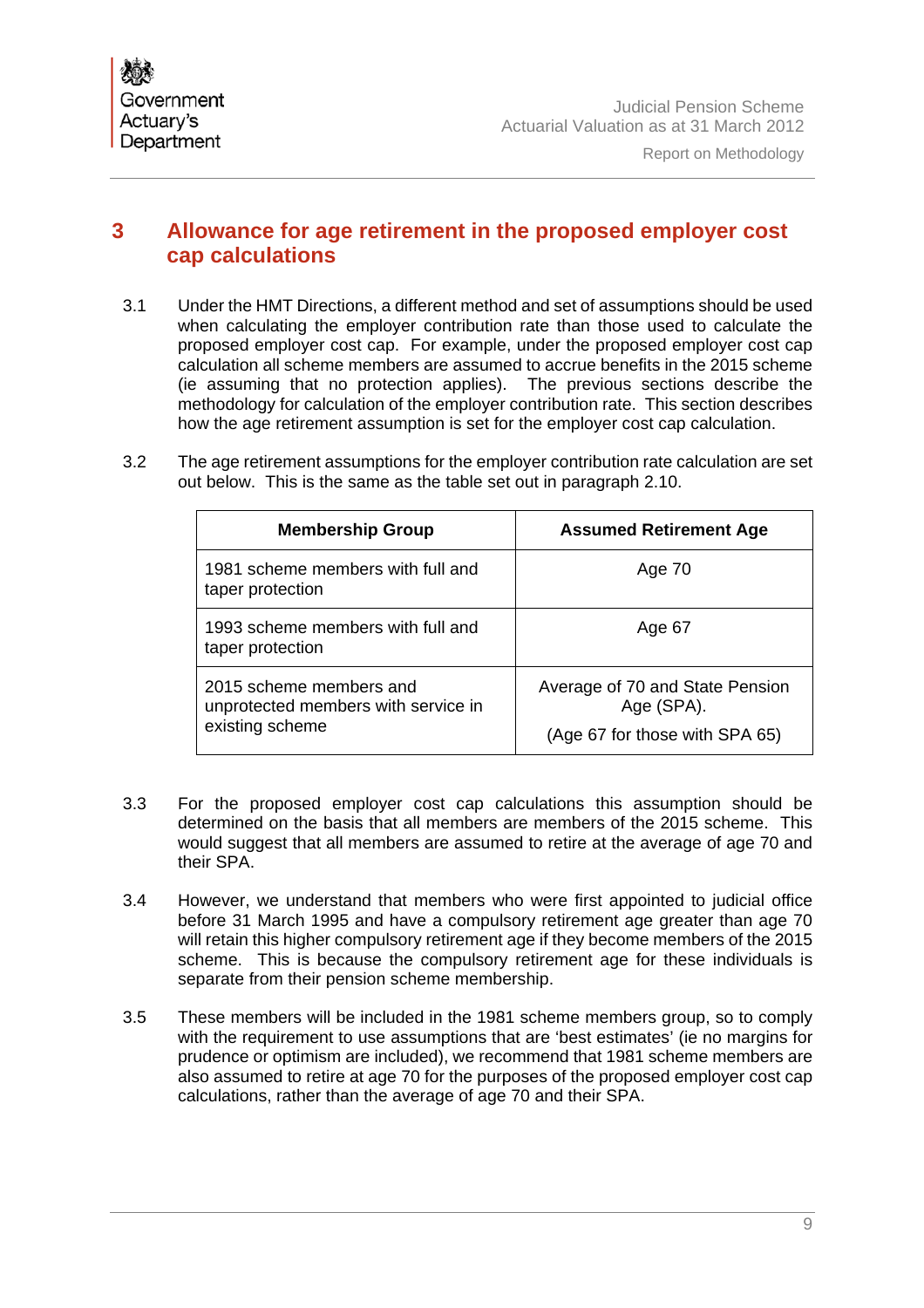

# **4 Methodology**

#### **Accrual cost methodology**

- 4.1 When determining the cost of accrual as required by the HMT Directions, the cost for members in each group at each relevant date (as identified from the membership projections) has been determined for each age and that rate has been applied to the total pensionable pay at each age to determine the average for the membership as a whole at each date. The cost over each relevant period has been taken as the average of the cost at the start and end of each period. The calculation allows for mortality improvements assuming the calculation date is the midpoint of each period.
- 4.2 Direction 11 requires use of the projected unit methodology to calculate the valuation results. Directions 14 to 17 specify some modifications to the financial assumptions in the short term. An implication of the short term modifications is that the projected unit methodology is expected to result in an increasing standard contribution rate over successive periods. For example the cost of accrual under the existing schemes over the period 2012 to 2015 will be lower than that over the period 2015 to 2019 (ignoring any redistribution of members between sections and into the 2015 scheme). This effect is material for final salary benefits but has minimal impact on the cost cap calculation.

#### **Other methodology**

4.3 The Annex shows the methodology table sent to HMT on 19 February 2014, updated for any changes since then.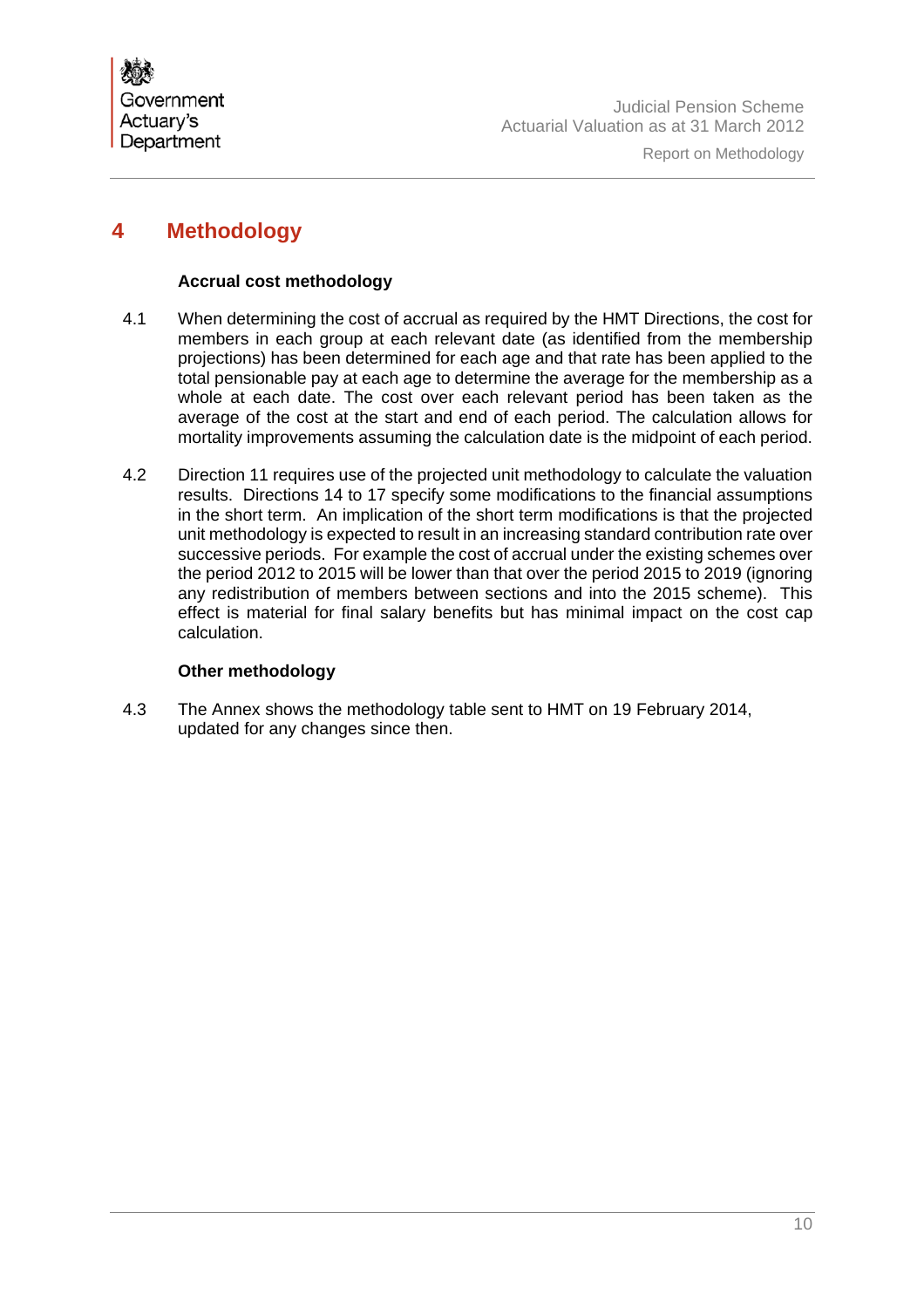# **Annex – Methodology table**

| <b>Brief description of</b><br>overriding membership<br>projection assumption(s) | Existing membership projected in line with valuation<br>$\bullet$<br>assumptions except for retirement decrement which will<br>assume a spread of retirement ages but retaining same<br>average retirement age as for valuation assumptions<br>New membership profile proportional to profile of new<br>$\bullet$<br>entrants between 31/3/09 and 31/3/12.<br>Headcount will be assumed to remain stable, in line with<br>$\bullet$<br>MoJ expectations (as reported in the OBR)<br>Total paybill will assume to rise in line with the valuation<br>$\bullet$<br>directions assumption for general public sector earnings<br>growth<br>No allowance for fee-paid judges at all in the valuation<br>٠ |  |
|----------------------------------------------------------------------------------|------------------------------------------------------------------------------------------------------------------------------------------------------------------------------------------------------------------------------------------------------------------------------------------------------------------------------------------------------------------------------------------------------------------------------------------------------------------------------------------------------------------------------------------------------------------------------------------------------------------------------------------------------------------------------------------------------|--|
| <b>Rationale</b>                                                                 | MoJ expect the total number of Judges to remain<br>$\bullet$<br>constant<br>When a Judge retires a new Judge is appointed to fill the<br>$\bullet$<br>post (usually younger but at the same pay). Using new<br>entrant distribution takes this into account. Similarly, if a<br>judge is promoted to a new role, a new judge is appointed<br>to the vacated post.                                                                                                                                                                                                                                                                                                                                    |  |
| Payroll at 31/12/12                                                              | £266 million                                                                                                                                                                                                                                                                                                                                                                                                                                                                                                                                                                                                                                                                                         |  |
| Projected payroll at 31/3/15<br>(in 2012 terms)                                  | £266 million                                                                                                                                                                                                                                                                                                                                                                                                                                                                                                                                                                                                                                                                                         |  |
| Projected payroll at 31/3/19<br>(in 2012 terms)                                  | £266 million                                                                                                                                                                                                                                                                                                                                                                                                                                                                                                                                                                                                                                                                                         |  |
| Average age of actives at<br>31/3/12 weighted by pay                             | 59                                                                                                                                                                                                                                                                                                                                                                                                                                                                                                                                                                                                                                                                                                   |  |
| Average age of new entrants<br>2012-2015 weighted by pay                         | 54                                                                                                                                                                                                                                                                                                                                                                                                                                                                                                                                                                                                                                                                                                   |  |
| Average age of new entrants<br>2015-2019 weighted by pay                         | 54                                                                                                                                                                                                                                                                                                                                                                                                                                                                                                                                                                                                                                                                                                   |  |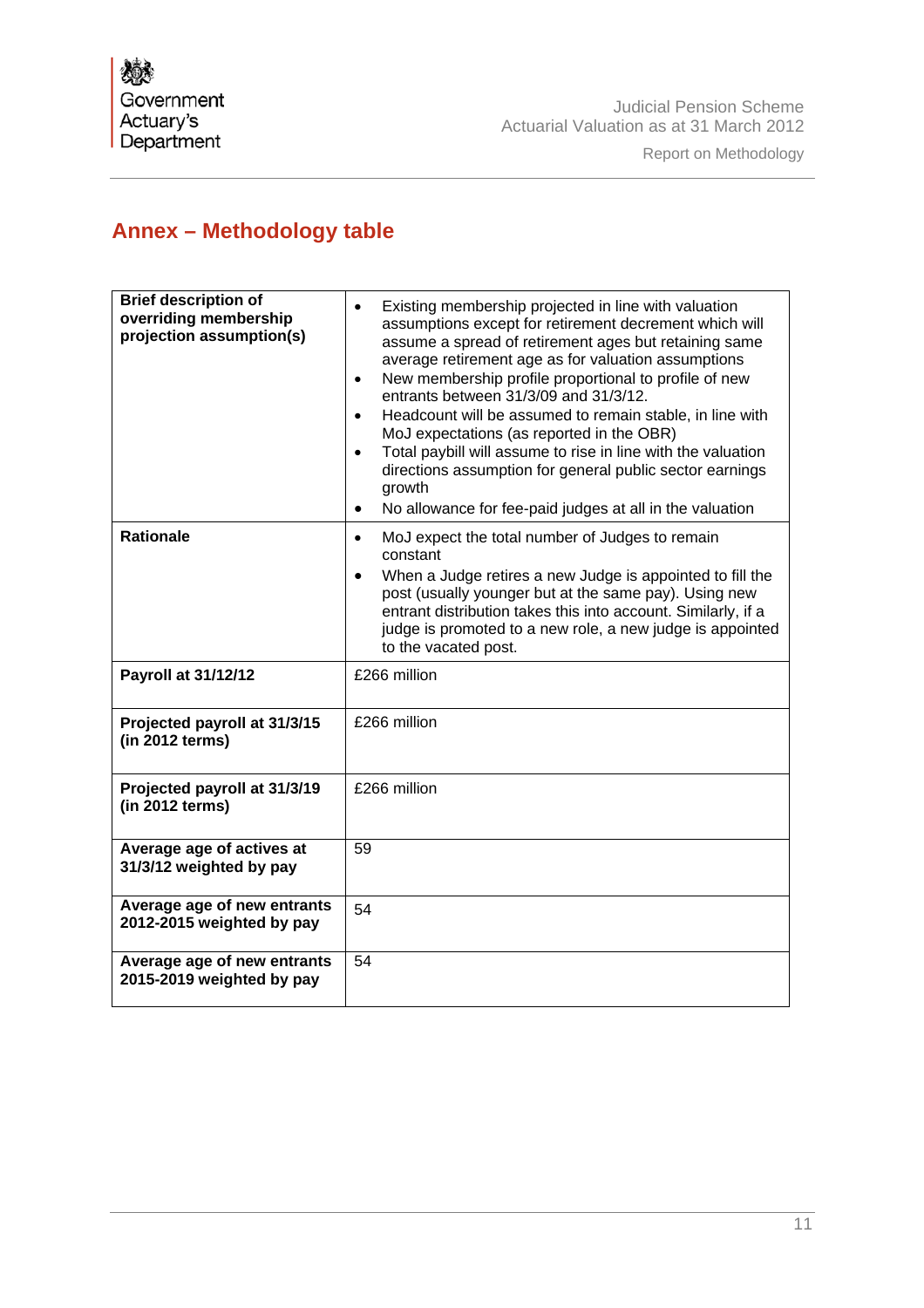I

| <b>Grouping of active members</b><br>(to run through Superval) | Run on an individual basis at 2012 and a grouped basis at<br>2015 and 2019                                                                                                                                                                                                                                                                                                                                                                                                                                                                                                                                                                    |
|----------------------------------------------------------------|-----------------------------------------------------------------------------------------------------------------------------------------------------------------------------------------------------------------------------------------------------------------------------------------------------------------------------------------------------------------------------------------------------------------------------------------------------------------------------------------------------------------------------------------------------------------------------------------------------------------------------------------------|
| Rate up of data                                                | Rate up in line with known exclusions (headcount basis) -<br>actives were rated up by 0.4%, deferreds by 10% (but only 10<br>deferred members) and 1% of pensioners/dependants. No<br>additional uprating required to align to contribution derived<br>pay/pension as shown in accounts.                                                                                                                                                                                                                                                                                                                                                      |
| <b>Application of methodology</b>                              | Accrual cost of any required period has been taken as the<br>average of the cost for the membership at the start and end of<br>the period (with appropriate selection of 'year of use' mortality<br>in the runs used).                                                                                                                                                                                                                                                                                                                                                                                                                        |
| Salary used in the<br>assessment of accrual                    | Salary at the time of accrual with revaluation to retirement<br>(not average revalued salary over all service)                                                                                                                                                                                                                                                                                                                                                                                                                                                                                                                                |
| <b>GMP</b>                                                     | Savings calculated approximately based on GMP in-payment<br>data above GMP payment age. Approximation intended to be<br>unbiased                                                                                                                                                                                                                                                                                                                                                                                                                                                                                                              |
| <b>Earnings cap</b>                                            | Cap does not apply to benefits but is applied in modelling of<br>1993 scheme member contributions up to 31 March 2015 on<br>an individual basis. Cap also applies to Judicial Long Service<br>Award paid to 1993 scheme members but this benefit is not to<br>be included in the valuation. Cap does not affect any other<br>benefits or contributions.                                                                                                                                                                                                                                                                                       |
| <b>Choice</b>                                                  | 1 Taper/ 2015 scheme option<br>Members with taper protection who are assumed to choose to<br>enter the new 2015 scheme in April 2015 are those who will<br>have hit their service cap (20 years for almost all members) in<br>their existing scheme before the end of their taper period<br>2 Transitional Protection Allowance option and opting-<br>out<br>Assume nil take-up of TPA and nil opt-outs since no evidence<br>available. Since the rate of TPA will be the same as the<br>employer contribution rate this will be broadly cost neutral for<br>the scheme.<br>3 Partnership (defined contribution) option<br>Assume nil take-up |
| Allowance for re-entry by<br>current actives                   | No allowance made for withdrawal as negligible                                                                                                                                                                                                                                                                                                                                                                                                                                                                                                                                                                                                |
| Allowance for re-entry by<br>current deferreds                 | None                                                                                                                                                                                                                                                                                                                                                                                                                                                                                                                                                                                                                                          |